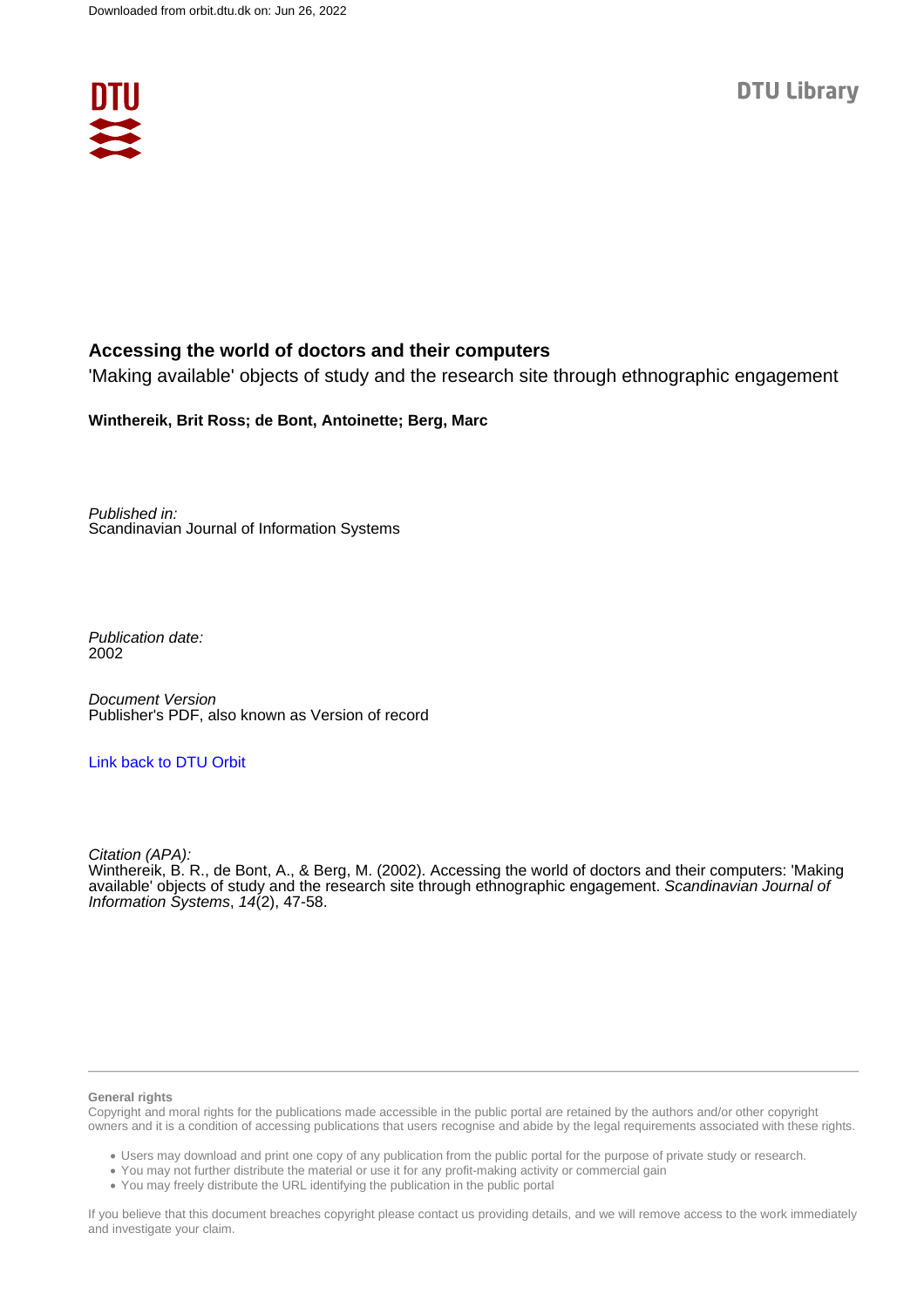Datum: 20 oct, 2005

Uitsluitend voor persoonlijk gebruik / for personal use only



## **Technische Universiteit Delft**

Bibliotheek Prometheusplein 1 Postbus 98 2600 MG Delft Tel: +31 (0) 15 27 84636 Fax: +31 (0) 15 27 85673 Email: helpdesk.doc@library.tudelft.nl www.library.tudelft.nl

Aan: TECHNICAL KNOWLEDGE CENTER AND LIBRARY OF DENMARK

> P.O.BOX 777 DK-2800 KGS. LYNGBY

DENEMARKEN

## **Aanvraag nr: 1044617** Uw referentie(s): 0030826 V32735 BRIT@CICT.DTU.DK WINTHEREIK ET AL 200

**Artikelomschrijving:** Aantal kopieën: **7** Artikel: ACCESSING THE WORLD OF DOCTORS AND THEIR COMPUTERS<br>Auteur: WINTHEREIK, B.R. **Auteur:** WINTHEREIK, B.R.<br>Titel: SCANDINAVIAN JOUE Titel: SCANDINAVIAN JOURNAL OF INFORMATION SYSTEMS<br>Jaar: 2002 Vol.14 Nr. 2 Paq. 2002 **Vol.** 14 **Nr.** 2 **Pag.** 47-58 Plaatsnummer: Inpr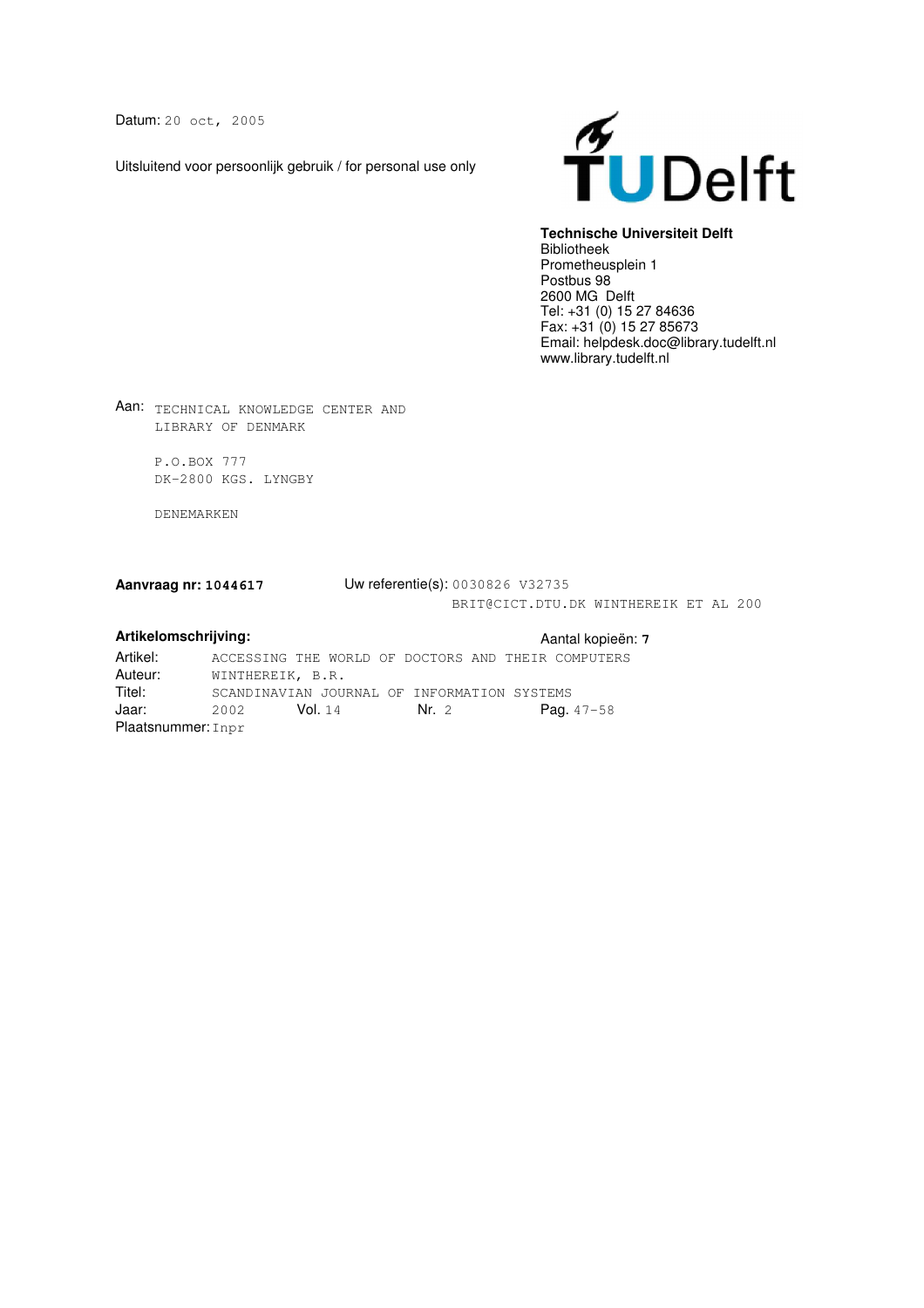| Accessing the world of<br>doctors and their | Making available' objects of study and the research site<br>through ethnographic engagement<br>computers | Department of Health Policy and Management, Erasmus University MC, Rotterdam, rosswinthereik@brng.eur.nl<br>Brit Ross Winthereik, Antoinette de Bont and Marc Berg | point for 'making available' an object of study, because they allow for negotiations in the<br>the researcher and an object of study - in this case general practitioners and their electronic<br>patient records - are 'made available' to each other. Fieldwork methods are apt as entry<br>and Technology (STS) the paper agues that negotiations for access form one way in which<br>Drawing on recent insights from the fields of Social Anthropology and Studies of Science<br>general practices, this paper argues that gaining access must be seen as a process of<br>a troublesome period for the fieldworker, are turned into an issue of constructing the<br>research site and an object of study. By means of example from fieldwork carried out in two<br>have to solve before they start data generation. Access problems, instead of being seen as<br>negotiation in which researchers deal with resistances made by the object of study.<br>This paper reconsiders the issue of access to a field of study as a problem that fieldworkers<br>field that enable the researcher to change pre-set ideas and research questions.<br>Abstract | Studies<br>ethnographic fieldwork, resistance, Science and Technology<br>access,<br>Electronic patient record (EPR), general practice,<br>Key words: |
|---------------------------------------------|----------------------------------------------------------------------------------------------------------|--------------------------------------------------------------------------------------------------------------------------------------------------------------------|-----------------------------------------------------------------------------------------------------------------------------------------------------------------------------------------------------------------------------------------------------------------------------------------------------------------------------------------------------------------------------------------------------------------------------------------------------------------------------------------------------------------------------------------------------------------------------------------------------------------------------------------------------------------------------------------------------------------------------------------------------------------------------------------------------------------------------------------------------------------------------------------------------------------------------------------------------------------------------------------------------------------------------------------------------------------------------------------------------------------------------------------------------------|------------------------------------------------------------------------------------------------------------------------------------------------------|
|                                             |                                                                                                          | $\mathcal{L}_{\text{max}}$ , and $\mathcal{L}_{\text{max}}$                                                                                                        |                                                                                                                                                                                                                                                                                                                                                                                                                                                                                                                                                                                                                                                                                                                                                                                                                                                                                                                                                                                                                                                                                                                                                           |                                                                                                                                                      |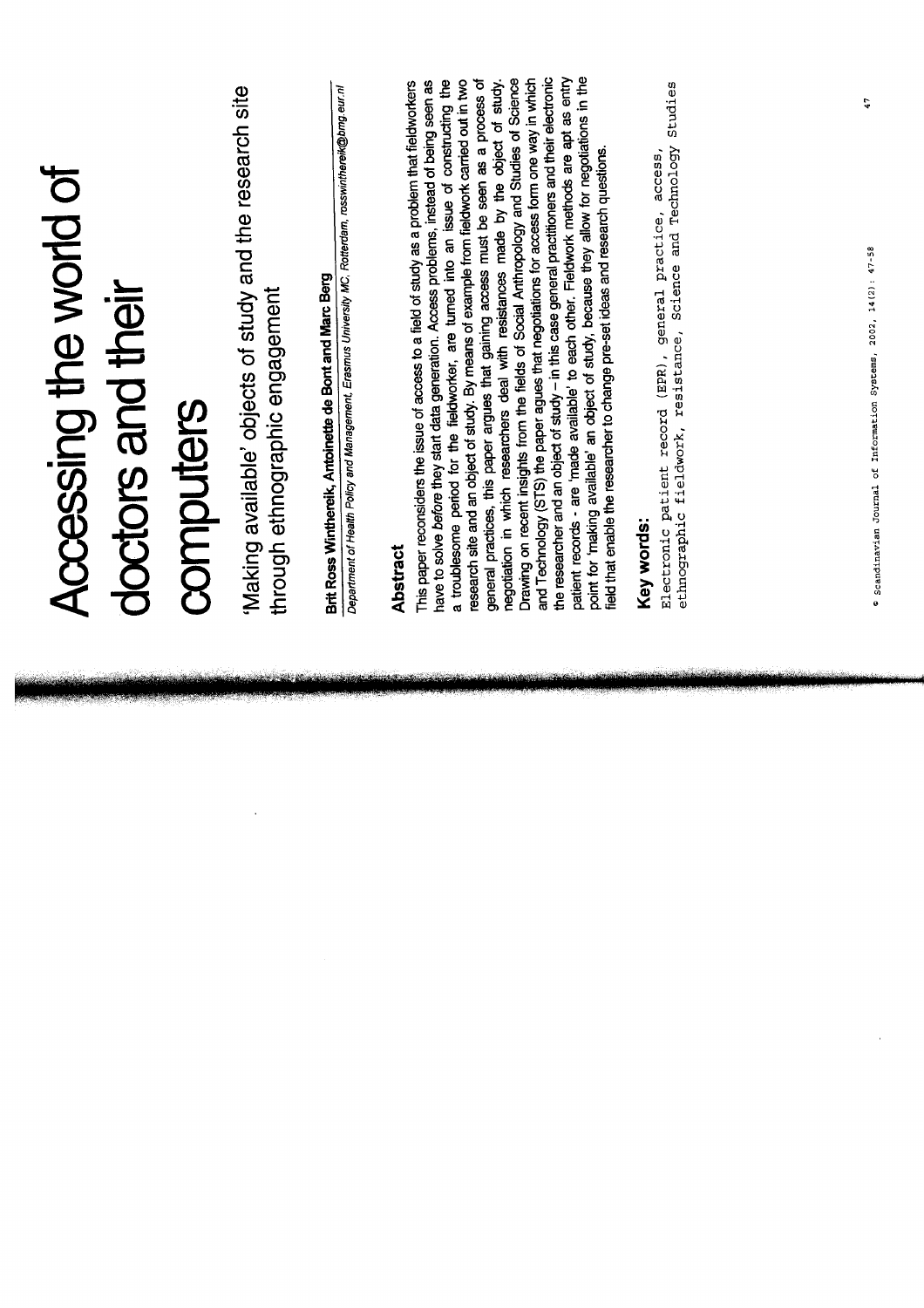Introduction

which may provide insights about the effects intended and unintended - of the use of the object(s) of study, but because it allows for can contribute remains under-explored within IS kit. To do so we address issues of the relation argue that fieldwork is useful, not because it brings the researcher closer to the 'reality' of fieldwork, it has been argued, helps surface IS research because it is seen as reaching the point of view and the undertaking of invisible work. However, what ethnographic fieldwork research (Forsythe 1999; Finken 2000; Bossen 2002). In this paper we would like to suggest new conceptual ground for thinking about fieldwork as more than an 'off-the-shelf' toolbetween method and theoretical underpinnings and of the position of the fieldworker, who **We** Ethnography in various forms is known and commonly used by information systems researchers. A practice perspective, like the one a fieldworker can obtain during ethnographic users' assumptions about the information systems they work with, and as a result can be used to inform information systems design Blomberg, Giacomi et al. 1993; Button and Harper 1993; Luff, Hindmarsh et al. 2000). Fieldwork thus continues to be popular within parts other methods cannot reach, e.g. users' forms of empirical and analytical engagement, studies information systems in practice. information technology.

his/her site of study, however, has implications being physically present. Social anthropologists see the field site as an analytical abstraction, fieldworker. How a fieldworker gains access to have dealt with this issue, arguing that access to To them the field site does not exist prior to the alk about a co-construction of the field site by akes place (Gupta and Ferguson 1997). They rather than as a physical space that researchers One of the issues relevant to (IS) researchers problem, which must be overcome by the for data generation and is not merely about fieldworker's engagement with it. Instead they ä (historical) conditions under which the research who conduct fieldwork is the issue of access. Access is generally considered a practical the field and data generation happens in parallel. fieldworker, his/her informants and can enter and leave (Marcus 1999).

constructed along with the object of study, as well as by recent insights from scholars within forthcoming; Latour forthcoming). We describe how, in our fieldwork, the field of study and the object came into being through resistances we met and how the fieldworker's perspective and anthropological approach to the field as Science and Technology Studies (STS) (Gomart is inspired by questions changed during this process. paper The following

access and use this information, and how this is a process that is difficult to control. At the same In this section we see how GPs need to constantly balance their wish to protect patient information with other parties' requests to time the 'openness' surrounding the EPR is sometimes used by GPs during consultations to relationship to the patient is transformed as a negotiations around a research contract - the The paper is structured around two analogies based on notes from fieldwork. The fieldwork was carried out in the context of a research project on the use of an electronic patient record (EPR) by general practitioners (GP). The analogies demonstrate why fieldwork methods are apt for studying IT-use in practice as each in its own way highlights how GP work and the consequence of using an EPR. In the first analogy we show how, like the GP must actively create structure in the EPR to make it work, the fieldworker needs to build a framework for generating her field data. Neither the categories in the EPR nor the framework is given, but emerge from existing insights and inscriptions. The second analogy demonstrates how - through fieldworker obtains a perspective that allows her to make particular observations in the clinic. We discuss how issues of confidentiality and 'foregrounded' during observations, and argue that to create new insights various actors need to 'get into shape'. make the patient 'appear' to them.  $\ddot{a}$ data sharing

provides an example of how we as researchers construct our site of study during the practice of The analogies we use, firstly, function as a Secondly, they bring out new insights about of using an EPR. The first analogy about structure and the EPR, thus, simultaneously gateway to a discussion on fieldwork methods. some (intended and unintended) consequences ioing fieldwork. When starting our fieldwork

by discussing the conception of scientific fieldwork as a search for ways of constraining data generation becomes possible as a the fieldworker and an object of study are 'made research as 'risky', and propose to regard the object of study, which will prove fruitful for constitute our research site, but as it were, these letters and talked to the right people. Instead, consequence of a 'tuning in' process in which available' to each other. We conclude the paper assumptions underwent changes and the site shows how, not only the field site, but also the object of study comes into being through mutual engagement between research object and fieldworker. We see how being allowed an entry point from which to generate data not only happens as a result of having written the right was constructed anew. The second analogy new and surprising insights.

# Structure 'on the fly'

GP's entry of information into and retrieval of it law of one of the authors, needed somebody to location (the reception) than where the focus of our research question was being performed (the consultation room) we decided to accept the  $\ddot{e}$ from the EPR, nor would we be able to observe GP-patient interactions directly. However, the position as receptionist would provide ample opportunity to examine the structure and content The doctors in a small general practice, an instand-in for their receptionist during her vacation. It was in the beginning of a research project, and in spite of the potential dangers inherent in observing work in a different fieldworker would neither be able to observe the offer. From the receptionist's chair of the EPR used in this clinic.

focused on technology as a (manu)script for assumed that the structure of the EPR would also structure the work of the GP in the sense that it would discipline him/her into making particular data entries. The GP's work with the patient would thus be based on the possibilities and limitations inherent in the EPR as much as on the GP's expertise and experience. In spite of work describing the 'fluid' nature of technology (de Laet and Mol 2000) and how technology gets worked-around (Berg 1997; Berg 1999), we When arriving at the clinic the fieldworker

# medical work (Akrich 1992).

assumptions about what would

had

å

an EPR made possible very specific insights words, were interested in how EPRs discipline GPs. But it turned out that the fieldworker did not really see the EPR discipline the GP for reasons we will discuss shortly. During the fieldwork she was, however, able to study the about a patient, and not others. We, in other out' the structure of an EPR. This description, we imagined, would enable us to analyse how On the basis of these ideas we wanted to 'map GPs 'discipline' or manage the EPR.

The GPs had generously suggested that the notes about their sequence. She met all sorts of obstacles; it was, for example, difficult to print screen images, as the printer was set up for printing medicine prescriptions. Also, because there was a window between the waiting room and the receptionist's office and the receptionist thus was the 'public face' of the clinic, it was position as receptionist, in short, did not afford the waiting room. She entered lab results into<br>the patient records, and renewed prescriptions<br>for medicine to be authorised later by the doctor. children's measles, or telephones ringing, urine tests, and instruments needing cleaning, she tried to print screens from the EPR and make that the doctors would know who was sitting in In this work the fieldworker had access to all the patient records. However, she found little opportunity to explore the EPR's categories and functionalities. In-between patients coming, leaving, and requesting advice about their appointments on the computerized day plan. She received patients and marked them "arrived", so For one week, the fieldworker sat in the receptionist's chair and used the GP information system. She answered the telephone and booked the kind of data the fieldworker had expected. hard to find moments to make notes.

During these discussions the fieldworker's the fieldworker's point of view on the new functionalities in the EPR, to which they had recently been introduced by their provider. of fieldwork. As the clinic and the private fieldworker not only slept there, she also had lunch and dinner with the doctors. The evenings thus provided ample time for informal discussions, as the doctors were curious to hear fieldworker stay in their house during the period premises were located in the same building, the

Scandinavian Journal of Information Systems, 2002, 14(2): 47-58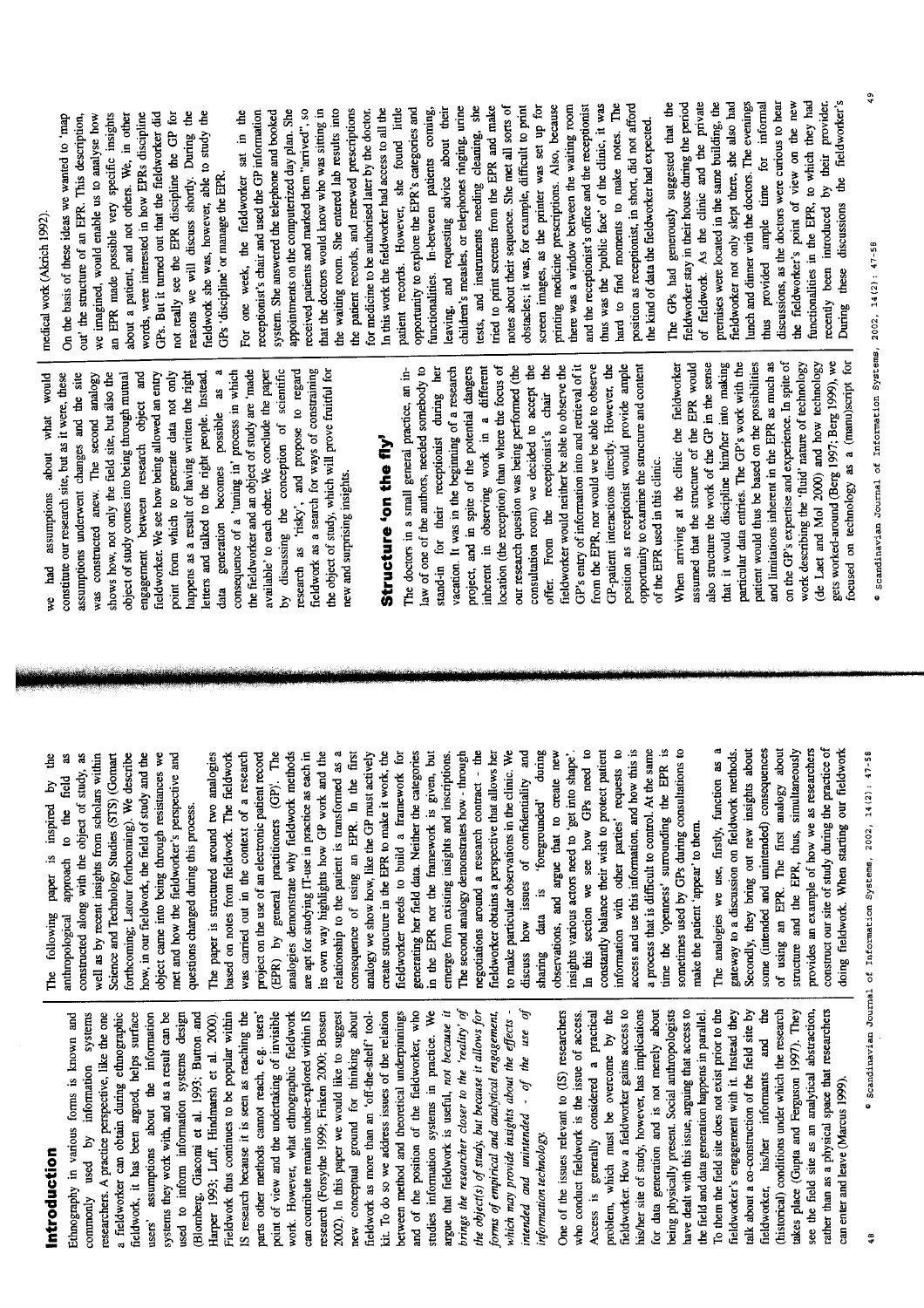| she posed<br>research interests and the questions                                                  | It's your own choice. You can make a surgical                                               |                                                                                          |
|----------------------------------------------------------------------------------------------------|---------------------------------------------------------------------------------------------|------------------------------------------------------------------------------------------|
| changed and she found it necessary to extend                                                       | overview or a medical overview if that's what                                               | The busy days as receptionist 'undid' the                                                |
| her study site beyond the receptionist area.                                                       | you want, but I'm not yet sure what the                                                     | fieldworker as fieldworker because of the<br>problems she encountered of generating data |
| Gaining an overview                                                                                | advantage of that would be" (Interview, GP,                                                 | while doing receptionist work. Because of these                                          |
| The EPR with which the GPs in this practice                                                        | 07.00                                                                                       | problems, she became attentive to the problems                                           |
| called 'The<br>worked, was a recent update                                                         | Linking single data entries to a specific 'record'                                          | GPs had in generating and structuring data. GPs                                          |
| 7.0). The<br>Overview Record' (Aeskulap                                                            | within an individual patient's record, and in turn                                          | would, we saw, actively work on the structure of                                         |
| to create<br>Overview Record' enables GPs                                                          | linking such 'records' to a larger system of                                                | their EPR in their free time. She then became                                            |
| different kinds of overviews based on data in the                                                  | record types' and 'menus' enable GPs to gain                                                | aware that she had to include these activities                                           |
| information system overall, as well as in parts of                                                 | quicker access to specific parts of the                                                     | into her research: just like putting together an                                         |
| it. One kind of overview can be gained on the                                                      | information stored in a patient's EPR. They no                                              | EPR based on the bits and pieces available to                                            |
| basis of 'record types' ('consultations/visits',                                                   | longer have to scroll 10 pages to find out                                                  | them was part of GP work, she had to construct                                           |
| 'discharge letters',<br>consultations',<br>phone                                                   | whether a patient has had x-rays taken, but can                                             | her research site using what was available to                                            |
| 'hospital outpatient clinic', 'diagnostic images',                                                 | simply enter the record type: diagnostic images                                             | her. Through the limitations in what she was                                             |
|                                                                                                    | and thus confine the information to one or two                                              | able to 'see' as fieldworker/receptionist, a                                             |
| pregnancy record', 'bookings', 'emergency',<br>'specialist', 'physiotherapist' etc.). These record | screens. The 'need' to reduce the amount of                                                 | different perspective on the relation between GP                                         |
| types can in turn be combined and turned into                                                      | information on one screen, or the 'need' for                                                | work and structure in an EPR was made                                                    |
| menus', so that the GP for example can                                                             | specific overviews, neither are self-evident, nor                                           | available to her.                                                                        |
| generate a list of all discharge letters received                                                  | can they be defined independently of the                                                    | One could argue that an important reason why                                             |
| within a specific period of time. Another kind of                                                  | information already stored in the EPR. Instead,                                             | this became possible was that the fieldworker                                            |
| overview can be gained on the basis of data                                                        | needing a particular overview is grounded in                                                | had been invited to stay with the GPs and                                                |
| entries on an individual patient, so that, for                                                     | and defined by the historicity of the local EPR.                                            | discuss with them outside of office hours.                                               |
| example, a list of the patient's medication, or of                                                 | Like Garfinkel, Lynch and Livingston (1981),                                                | Otherwise she might not have been able to study                                          |
| his/her diagnostic images can be generated.                                                        | who studied the 'discovery' of the optical                                                  |                                                                                          |
|                                                                                                    | pulsar, argued, a technology emerges and 'takes                                             | how the GPs spent time modifying the structure                                           |
| To find out how the overviews could help them                                                      |                                                                                             | in the EPR. But the point is not that the                                                |
| the GP <sub>s</sub><br>yield new insights about patients,                                          | shape' in the hands of the practitioners on the basis of what is already there. "The strong | 'informal' discussions between GPs and                                                   |
| work. As<br>needed to tinker with the system after                                                 | orderliness of the pulsar 'is in the practitioners'                                         | fieldworker provided more interesting material                                           |
| it were they would often stumble upon ideas as                                                     |                                                                                             | than would 'formal' interviews, or that                                                  |
| to how to use the EPR in a more appropriate                                                        | hands', and this orderliness offers itself in                                               | observing the GP tinker with the EPR after                                               |
| way during working hours, but would have to                                                        | elaborating details of attempts, repairs, and                                               | working hours would provide research data of a                                           |
| wait until they had a quiet moment to further                                                      | discards of locally motivated and locally                                                   | higher quality than would screen prints made                                             |
| excerpt<br>explore such ideas. In the following                                                    | occassioned modifications on the pulsar's                                                   | via the receptionist's work station. It was not                                          |
| from an interview a GP explains about the                                                          | existing material shape" (p. 137). Similarly, can                                           | because what the fieldworker could see from the                                          |
| overviews and reflects upon their usefulness.                                                      | the existing orderliness of the EPR be seen as                                              | receptionist's chair was not interesting enough,                                         |
|                                                                                                    | 'lending itself' to the GP, whereby the need for a                                          | or because she could not look into the GP's                                              |
| GP: "If you press F9 you get a list of all the<br>possible 'records' in one patient's              | particular overview emerges.                                                                | office, that she had to redefine her research site.                                      |
| 'overview record', 'archive', 'specialists',<br>record                                             | A field site comes into being                                                               | Rather, the site she had defined prior to                                                |
| 'medication', 'lab results' etc. It has been                                                       | We saw how, to use an EPR for their work, GPs                                               | fieldwork - the space in and around the                                                  |
| arranged so that the EPR includes letters from                                                     | did much more than just 'fill in' relevant                                                  | receptionist's workstation - yielded new                                                 |
| the specialist, but you can choose not to use that                                                 | information to the EPR; they also needed to                                                 | questions and guided her into a different                                                |
| function if you prefer only to see what you have                                                   | define the structure, which would help them                                                 | direction, whereby she had to redefine what                                              |
| written yourself. I ought to do that,                                                              | order patient information. As an analogy, the                                               | would count as the research site. This made her                                          |
| I think,<br>cause it's a bit messy now.                                                            | fieldworker also needed to do more than 'fill in'                                           | attentive to the fact that GPs need to produce an                                        |
|                                                                                                    | the position of a receptionist to obtain access to                                          | EPR before they can use it.                                                              |
| (pause)                                                                                            | the study site. Like the GPs had to define a                                                | Within anthropology, generating data and                                                 |
| In fact I think we need to change it so that                                                       | structure for their EPR the fieldworker realized                                            | currently constructing one's site of study is no                                         |
|                                                                                                    |                                                                                             |                                                                                          |

contexts, the ethnographic field cannot simply exist, awaiting discovery. It has to be laboriously constructed, prised apart from all the other possibilities for contextualization to which its constituent relationships and connections could also be referred. This process of conceptual, professional, financial and relational opportunities and resources accessible to the of the field or study site as a place, awaiting 'field" which ethnographers enter exists as an independently bounded set of relationships and activities which is autonomous of the fieldwork through which it is discovered. Yet, in a world of infinite interconnections and overlapping construction is inescapably shaped by the "The notion of immersion implies that the discovery. le to data de to  $\sin a$  $GP$ made  $\frac{1}{2}$ these  $\mathfrak{r}\mathfrak{o}\mathfrak{f}$  $c$ arne vities er an struct e<br>de lems Ĝ was

analytical choices in her selection of what is in control of constructing our field site. Like contingencies that she met as receptionist into receptionist and the physical constraints she screens did not 'harm' the study, but allowed the If one looks from this perspective, which sees could still be seen as in control. She makes field material and what is not, and she knows in advance that this has consequences for her out of on-going activity in and around the encountered when not being able to print fieldworker to see that constructing a research site must be done simultaneously with the field site as constructed, the ethnographer analysis. We, however, realized that we were not creating 'overviews' in the EPR would emerge consultation room, the fieldworker included the her research design. The busy work as ethnographer" (Amit 2000: p. 6). producing research data.

# Getting in shape

fieldworker inquired about the possibility of carrying out observations in a health centre with six GPs. The doctors requested she apply for (LREC). The fieldworker had no intention of In order to generate data on the part played by an EPR in the consultation room, the approval by a local research ethics committee participating in physical examination or even interviewing them, but wanted to observe the consultation, interview the doctors about it and trying out new drugs on the patients,

new discussion. It is the anthropologist in the field, the ethnographer, who delimits the site analytically and defines what counts as field material. A recent anthology on fieldwork brings

that she could not start to 'fill in' observations in her notebook until a field site had appeared, yet,

information related to the specialists appears separately and not in the 'overview record'. But I need to agree on such changes with my<br>colleague. It really has become a bit messy. But basically, you can set up the record as you like.

the field site slowly came into being as her

research questions changed.

6 Scandinavian Journal of Information Systems, 2002, 14(2): 47-58

 $\overline{5}$ 

into focus the problems of viewing the existence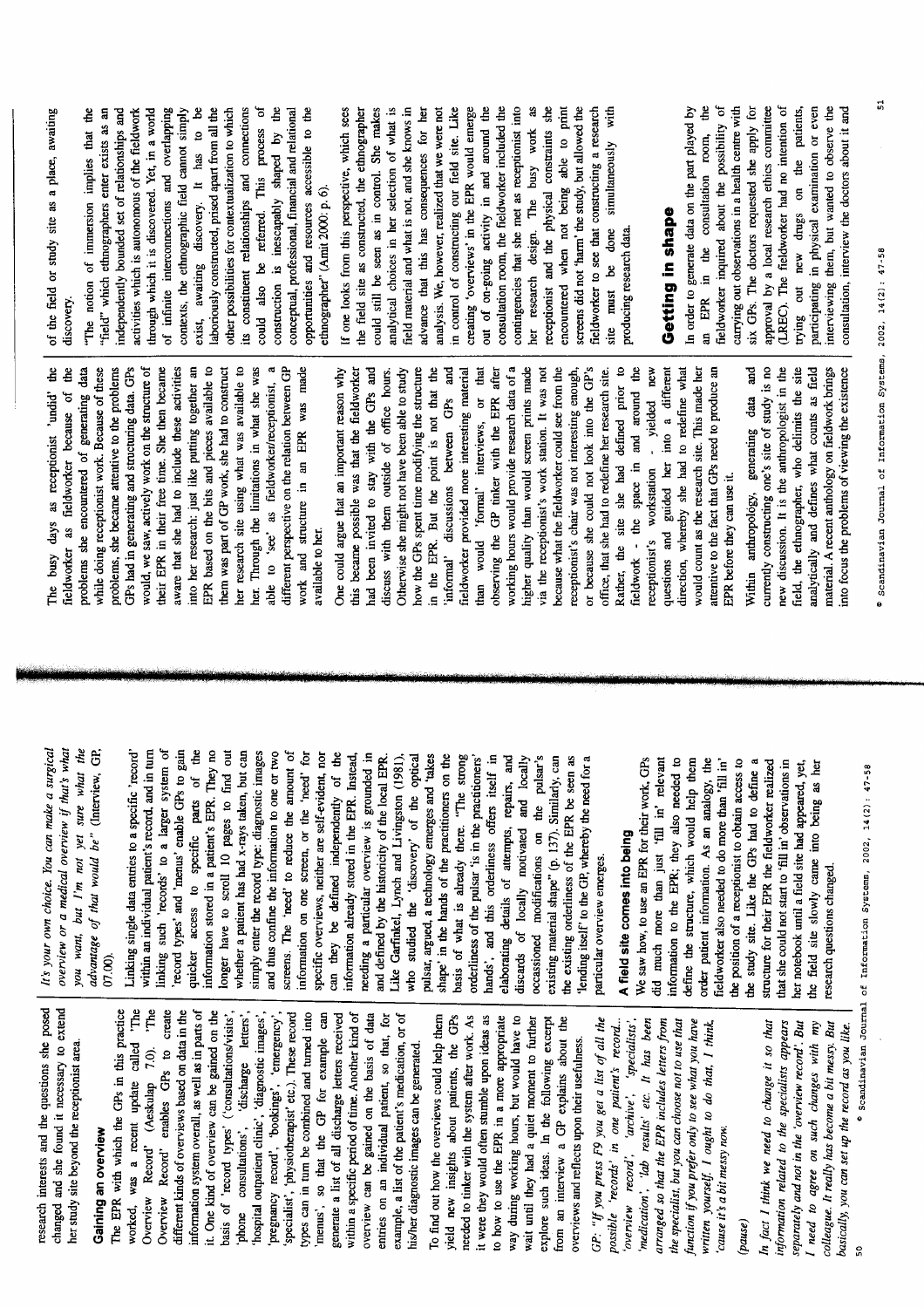study patient records. However, as the application form was designed to account for most of the questions did not apply to our study. So the fieldworker filled in the application form, and included in the letter a description of the research project, an invitation from the GP clinical and not ethnographic research methods, practice, and various recommendation letters.

The committee replied that they would like to away from the clinic. On the basis of same time she felt that producing such a protocol was necessary if she wanted to gain access to the consultation room; she therefore see a research protocol that would show what experiences from other fieldwork she, however, did not consider it very useful to use a standard recording sheet during observations. But at the categories: 1) the physical position of the computer, the patient and the doctor 2) the main complaints of the patient 3) the screens of the EPR used by the doctor 4) their sequence and 5) nformation the fieldworker planned to carry produced a protocol containing the following the protocols used by the GP.

conversations it was for example agreed upon that not even anonymised patient records would records had to be studied in the clinic. In practice, however, the fieldworker was put in a access to all patient records. We interpret this in and they engaged in further Yet, what 'protecting patient While the application was being processed we had email contact with the contact person in the to more than changing dates. It was also a way in which the GPs tried to control whether data that could be considered confidential would be be taken away from the clinic; all patient room in front of a workstation linked to the clinic's network. This, in principle, allowed full the following way: the GPs were aware of the risk that allowing a fieldworker in would not provide new insights about their work, but merely 'perform' them as GPs, who would not patients' them no guarantee against unforeseen clinic in order to arrange some new dates. The email conversation, however, was instrumental taken away from the clinic. In the email confidentiality. So even though an approval allow the fieldworker into the clinic, it was for from the LREC was crucial in order to formally their protect regotiations. responsibly appenings

confidentiality' meant, was still to be defined in the interaction between GPs and fieldworker.

fieldworker believed the problem of access was which were to be given to patients in the waiting coom, to the doctors in the practice. The doctors nad some corrections to the wording of the sheets, and the sheets were sent back and forth several times by email with additions or changes of the wording until the fieldworker started doubting whether the GPs were actually The LREC approved the study and the solved until she showed the information sheets, interested in participating in the study or not.

thought would be the last time. When she that one of the doctors had a few additional<br>changes. Finally, the morning she was to start observations, the fieldworker received the printed patient information sheets from one of the staff in the clinic. Apart from the fact that "view patient's electronic records", and "PhD The day before the departure of the fieldworker fieldworker had received the sheets for what she arrived in the practice, however, it turned out main differences were that "access to patient's electronic records" had been replaced with The first change from 'access' to 'view' thus (the practice was located in another city) the the new sheets were larninated and in colour, the carried the message to patients that even though research would take place in the clinic, the actual intervention should be considered even though intervention was low, the impact would be high, as the study was not just carried student" had been replaced with "researcher". harmless. The second change indicated that out by a 'student', but by a 'researcher'.

# Sharing data

observations during consultations as entering into a situation, where GPs feel it is being increasingly difficult to safeguard the confidentiality of the patients. At the same time, To analyse the negotiation processes described above, we see the request to carry out 'safe-guarding patient confidentiality' and open to various means is contested definitions. what

Doctors are frequently being requested to share research databases, pharmaceutical companies and other health care providers. But no clear data with outside actors; managers of clinical

· Scandinavian Journal of Information Systems, 2002, 14(2): 47-58

ethnographically was unusual in its kind, it anonymised patient records and carry them away from the clinic, she here could access dentifyable patient information if only it was listinctions can be made as to what can be shared and what should count as confidential under all circumstances. Because our request to fieldworker what according to them could be shared and what not. This created the situation hat contrary to other fieldwork periods, where the fieldworker was allowed to study meant that the GPs had to communicate to the interactions not taken away from the clinic. **GP-EPR-patient** study

of opposite them, the screen would be visible to the patient throughout the consultation. This from a colleague or a receptionist during a consultation, and needed to retrieve a different patient's record to answer a question, this other offices so that patients sat next to them instead also implied that if the GP received a phone call would normally happen, when a GP saw a then call the patient in. The record would then usually be left 'open' on the screen, and as the patient was that unless the doctor had seen the patient recently, s/he would retrieve the patient record before the patient entered the run through the latest changes and additions and doctors in this practice had designed their of patient consultations by different GPs the fieldworker observed how the issue of access to data played a role in the consultation room as well. What consultation room. The doctor would quickly patient's record would become visible as well. While observing a number

dependent on the negotiations with which she<br>engage prior to and during fieldwork, GPs also  $\mathbf{d}$ notes on the screen; some GPs for example reading aloud while typing in the notes, or use of test results that had been taken over a period working with an 'open' screen instead of with a observe how parts of the GP's communication with the patient was to let the patient see the would enhance the visibility of the screen by the screen to show a graphic to the patient (e.g. are ð visible to the patient during a consultation. During consultations the fieldworker would paper record, which is not in the same way The doctors had different experiences of time). The point here is that like fieldworker's experiences in the field

screen as 'participants'. In both cases the negotiations shape what the fieldworker/GP is  $\frac{6}{10}$ able to 'see' about the research site/the patient. consultation room with the patient and 9. constantly engage in 'negotiations'

example of this as he tells about his daughter's boyfriend, who became very upset when he discussion. But it could also be detrimental to anger. In the following quote a GP gives an GP and the patient on a common level of fruitful conversation and create confusion and could understand, but he also experienced situations, in which things needed to be recorded, which it was not in the patient's interest to see at that moment, for example psychiatric conditions. The visibility of the screen during consultations would thus put the legal rule that patients should be able to know what the doctors write about them, for him was a reason to make data entries, which the patient  $\frac{a}{2}$ GP and patient expectations and further would see or not see was experienced as difficult to control. A GP explained how the consultation was an example of the ambiguity of GPs. On the one hand it was sometimes blocking the communication that patients could see the GP's notes; on the other hand, what was on the screen could be an occasion for aligning common 'collaboration'. Yet, what the patient technology and was also experienced as such by realized what was on the computer screen. The 'participation' of the open screen

 $GP$ . "It is interesting the feedback you get... my daughters boyfriend, he got very upset with what was on the computer screen".

Fieldworker: "in what way?"

doctor, up came the screen and what was on it? putting too many definitive diagnoses up on the computer screen, because diagnoses tend to influenza from the start and he hadn't got blood, a very serious condition] and had to antibiotics, and when he went back to tell the Influenza. And I suppose, that is why I don't like GP: "It was the heading, the heading said influenza. Because the heading had been influenza, he got septicaemia [bacteria in the spend 3 weeks in hospital on intravenous emerge." (Interview, GP, 02.02).

Interestingly, the GP concludes that rather than making his notes less accessible by hiding the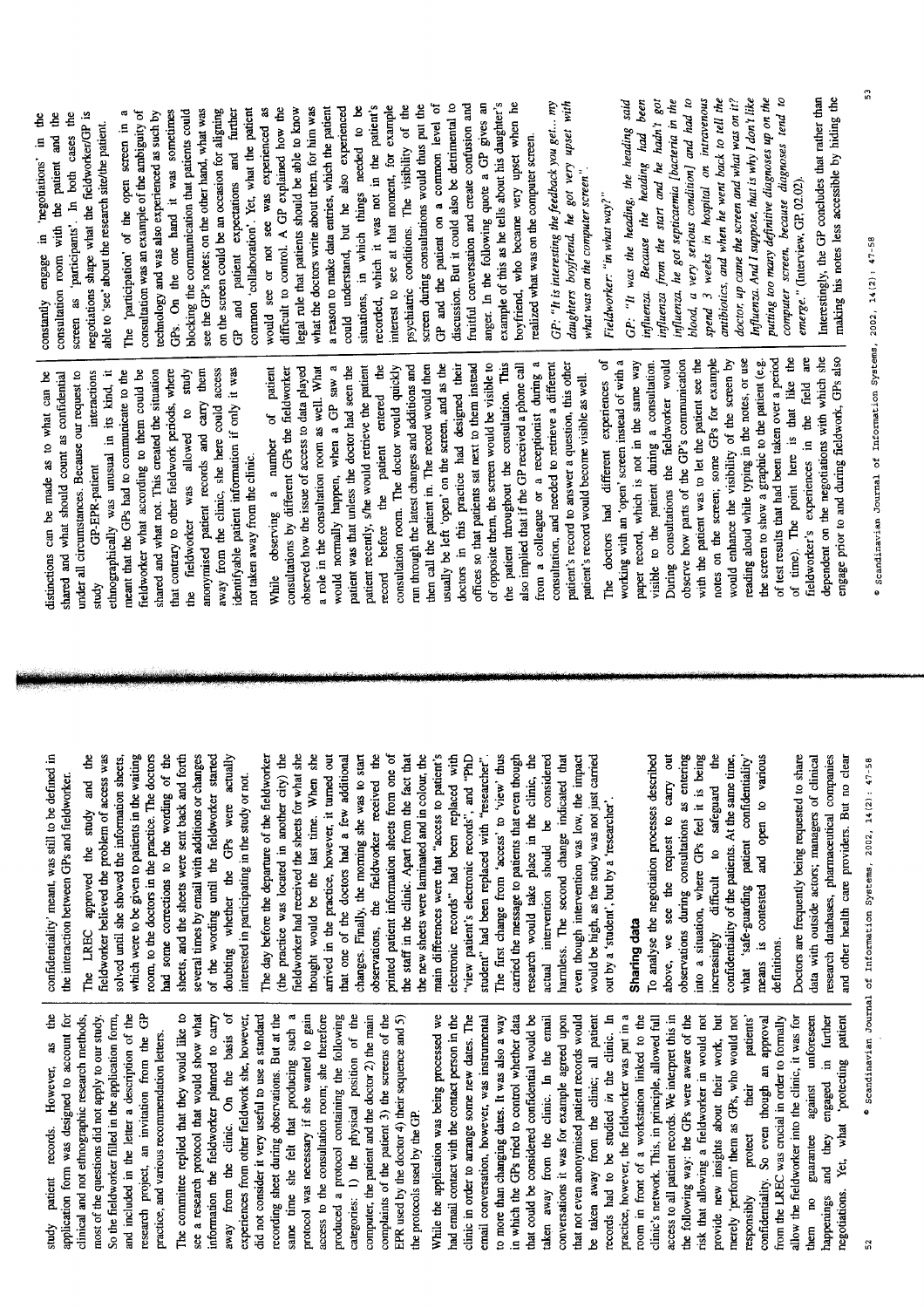| į<br>$\frac{1}{2}$                                                           | preventing that the EPR would participate in the                                              |
|------------------------------------------------------------------------------|-----------------------------------------------------------------------------------------------|
| it was likely she would not have                                             | medication list be visible would be a way of                                                  |
| mutually engaged the fieldworker a<br>having had to negotiate access in      | visible on the on the screen. Only letting the                                                |
| access to data and confidentiali                                             | EPR mute by letting the medication list be                                                    |
| consultation room with regard to                                             | record or just on a piece of paper and make the                                               |
| her to make very specific observa                                            | some doctors would make notes in a paper                                                      |
| the fieldworker, in the sense that it la                                     | GP to entangle a patient's current symptoms                                                   |
| process that made the research object                                        | and-now' that would often be necessary for the                                                |
| would get to the 'real' data. Instea                                         | past conditions. To maintain the sense of 'here-                                              |
| troublesome process before the                                               | screen would make a patient attentive to his/her                                              |
| thus was n<br>information sheets,                                            | the fieldworker also observed how the open                                                    |
| and negotiating the changes of                                               | During observations in the consultation room                                                  |
| in email conversations about exact                                           | thus shared by the partner, all the time.                                                     |
| process of making a research protoco                                         | agreed not to disclose, had been visible, and                                                 |
| would not be allowed into the clinic                                         | record, and thus the information the GP had                                                   |
| site up till the point where we b                                            | conversation and only later he realized that her                                              |
| how we engaged with 'gate-keepers'                                           | woman had been quite tense during their                                                       |
| into being in very particular ways. W<br>brought the research object and the | with her partner. The GP had noticed that the<br>the GP and get a first pregnancy check along |
|                                                                              | woman, one more time pregnant, came to see                                                    |
| finding an 'open door' to intere<br>material. Rather, in our case the r      | entered into her EPR. Six months later the                                                    |
| that gaining access is not just a                                            | information on to her partner; it was, however,                                               |
| to a research site. On the basis of tha                                      | patient repeatedly told the GP not to pass this                                               |
| Above we described troubles of gain                                          | patients, who had had a provoked abortion. The                                                |
| keeping.                                                                     | way. In an interview he tells about one of his                                                |
|                                                                              | interactions with the patient in an unhelpful                                                 |
| interact with patients and manage t                                          | working with an 'open' screen could frame his                                                 |
| surprising. It was surprising, ho<br>observe how they informed the way       | A different GP had similarly experienced how                                                  |
| issues are high on the agenda for G                                          | also changes the GPs' record keeping.                                                         |
| also in the daily work with patients.                                        | them on a common theme of conversation, it                                                    |
| other third parties requesting inform                                        | GP-patient interaction by aligning/not aligning                                               |
| in relation to the fieldworker as rese                                       | visibility of the screen thus not only changes the                                            |
| had to be approached actively by GP                                          | and keep the open screen. The<br>$\bar{1}$<br>diagnoses                                       |

We have demonstrated how, in order to become fieldworker needs to be 'tuned in' on issues at stake in the consultation room. Through is a paper record. It turned out that issues of obvious in the setting of a consultation, the ieldworker was allowed to see how GPs deal with the fact that an EPR is easier to 'share' than attentive to that which is not immediately negotiations with the GPs and the LREC the Making a research object appear

what medication they got and would thus not be surprised by reading what was on the screen. To preferred to work GPs thus needed to actively

make the EPR be supportive of the way they

nanage the (in)visibility of the EPR.

consultation, as patients would normally know

GPs, not only archer (or That these wever, to **GPs** would screen, he would rather make less definitive | patient privacy and confidentiality and the EPR nation) but by was not eir record

o topics of d it was a or reader, ty. Without egotiations agreements the patient ot just a fieldworker tter enabled ions in the a way that nd the GPs, it was likely she would not have seen how confidentiality and working around an open of the field at all. The I, engaging process of sting field ieldworker e described slieved we ing access t we argue screen is an everyday concern GPs have.

forthcoming). In a recent paper Despret uses the researchers encounter when doing research as concept to think about the relation between researcher and the object in a rat experiment. She is interested in the way (nonhuman) objects research. Despret describes this process as an engagement process in which the researcher and the object constrain each other in such a way that it allows for a change of expectations. 'Resistance' in the context of an experiment is Scholars within STS have described the troubles 'resistances' (Despret forthcoming; Latour are turned into objects that are available for thus not something to be avoided, but should be seen as the sine qua non of interesting research.

She argues:

One of the ways to resist an apparatus is to questions to ask to that specific individual. In other words, an apparatus that does not stake on docility is an apparatus that is designed to give the opportunity to the 'subject' of the interesting questions to address to him; what are questions into new ones that are the good experiment to show what are the most lead the experimenter to transform his/her the questions that make him/her the most articulate" (Despret forthcoming).

this presents to the researcher an opportunity to forthcoming), the researcher is unable to transform her initial questions, and will merely object of study objects to the assumptions made learn. Without resistance, or what Latour calls access to the research site happens smoothly and from the ones, who are being studied, because Latour 'Good' science is thus a science that challenges pre-set assumptions. It is thus not when the about it that researchers should worry, but when without any 'counter-questioning' from the scientific set-up aims at maximizing resistance subjects/objects studied. In contrast a 'good' 2000; reproduce well-known insights. (Latour recalcitrance

partial performed her in a way she had not been able to observations of consultations. The negotiation Instead, they shaped her perspective so that she was later able to observe the subtle interactions around the (in)visibility of the screen. In that perspective productive for new insights about how an EPR would sometimes participate in the information systems at work. The 'resistances' presented to the fieldworker by the LREC and when requiring about doing appear' to the fieldworker in a new way, they also fundamentally changed what she was able to observe. In the process she became a different foresee". Negotiating conditions for access the way we described it above enabled the ë processes did not bring her 'closer' to the GPs' This framework is useful for thinking about the position of the researcher, who studies observations, not only made the object of study fieldworker as the field site constructed and experiences of using an EPR for their work. fieldworker to 'get into shape' for GP-patient interaction in unintended ways. way the negotiations provided a GP<sub>s</sub> te<br>S

# Conclusion

issue of access to a field site. To address this issue we used two examples from fieldwork in GP practices and demonstrated the close relation between constructing a research site and engaging with an object of study. To tease out our points about ethnographic fieldwork in IS research and how to study unintended effects of This paper started out with an interest in the information technology, we used two analogies.

a clinic's day-to-day work. In our example the out of the existing EPR, the fieldworker In the first analogy we demonstrated how, to gain access to interesting data about how GPs use an EPR, the fieldworker needs to redefine her ideas of what and where the field site is. We made a comparison between GPs constructing defining a framework for her observations. Based on this we argued that neither GP nor fieldworker would merely 'fill in' a preestablished structure. Instead both had to create one to be able to generate knowledge; the fieldworker to generate insights about GP work, the GP to generate insights about his/her patients. We pointed out that categories and overviews of patient information emerge out of EPR's structure came into being with close reference to the patient information already contained in the EPR. Like structure emerged constructed the framework for her study on the basis of information available to her from her categories in their EPR, and a fieldworker entry point as receptionist.

object of study comes into being as a fieldworker as a problem mainly related to but during observations it turned out that issues of confidentiality were also at play in the particular ways. This became visible to the fieldworker by observations of interactions around the computer screen. By having already specific types of research data were 'made consequence of interactions in the field. We described how the fieldworker became aware of problems related to sharing patient information with third parties and with the patient through engaging in negotiations around obtaining ethical approval. At first, this was seen by the requests from outside actors (e.g. researchers), consultation with individual patients in very been 'tuned in' on the issue of confidentiality With our second analogy we pointed out how an

· Scandinavian Journal of Information Systems, 2002, 14(2): 47-58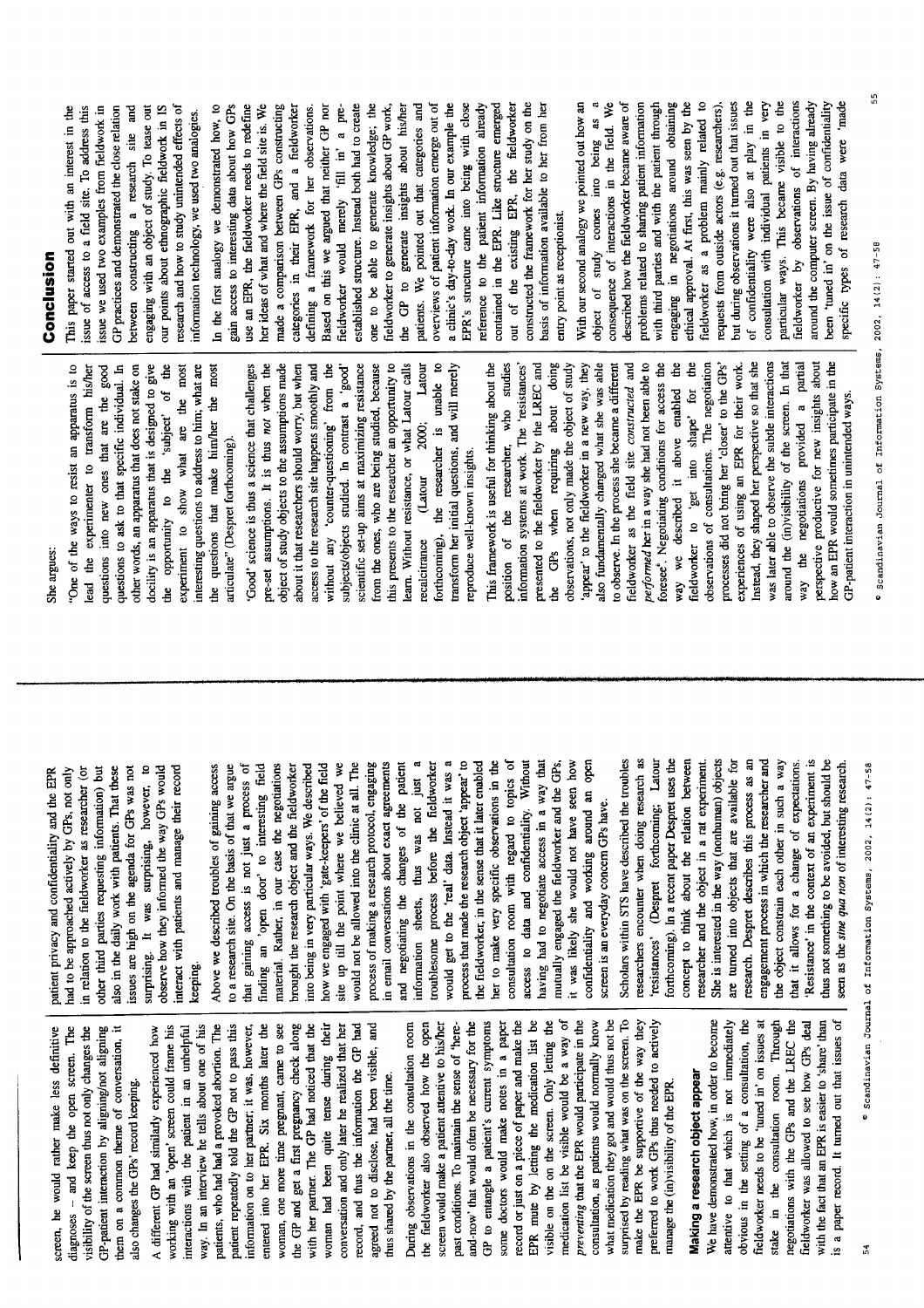| available' to the fieldworker, and enabled her to                            | see changes. As what the fieldworker 'sees with'                                              | Berg, M. "Accumulation and Coordinating:                                                    | Substano<br>Gomart, |
|------------------------------------------------------------------------------|-----------------------------------------------------------------------------------------------|---------------------------------------------------------------------------------------------|---------------------|
| observe how the subtle relation between the                                  | changes, there is no way in which she can<br>predict or control the findings she will come up | Medical Work," Computer Supported Coorporative<br>Occasions for Information Technologies in | 2002, pp            |
| patient, the GP and the EPR was performed<br>during a consultation.          | with.                                                                                         | Work (8), 1999, pp. 373-401.                                                                |                     |
| In our analysis we found the conception of the                               | By this we hope to have argued why fieldwork                                                  |                                                                                             | Gomart,             |
| field site as 'co-constructed' a useful starting                             | should not be seen as a way of getting 'closer'                                               | Blomberg, J., Giacomi J., Mosher A. and                                                     | clinic," B          |
| point for thinking about how in our own                                      | to the practitioner's point of view, but as an                                                | Swenton-Wall, P. "Ethnographic Field Methods                                                |                     |
| fieldwork the construction of a research site                                | continuous<br>$\overline{a}$ .<br>engage<br>opportunity to                                    | and Their Relation to Design," in Participatory                                             | Gupta, A            |
| takes place. To further think about how also the                             | vppvuuuuv w vusese in vuunnuvus<br>negotiations and transformations of mutual                 | Design: Principles and Practices, D. Schuler and                                            | Practice            |
| get<br>study and the fieldworker<br>object of                                | points of views. 'Being there', in other words, is                                            | A. Namioka (eds.), Hillsdale, N.J.: Erlbaum, 1993,                                          | anthropo            |
| constructed 'in action' we found work by                                     | no guarantee that a researcher will be able to                                                | pp. 123-156.                                                                                | Bounda              |
| science philosophers on the nature of 'the good                              | generate a truer representation of practice.                                                  |                                                                                             | Gupta a             |
| experiment' and nonhuman agency inspiring.                                   | Instead the usefulness of fieldwork methods, we                                               | Bossen, C. "Ethnography in Design: tool-kit or                                              | Californi           |
| These scholars radically get away with the                                   | argue, lies in the demand they put on                                                         | analytical science?," Proceedings of the                                                    |                     |
| notion of 'bias', i.e. the belief that researchers                           | fieldworkers to constantly search for new ways                                                | Participatory Design Conference 2002, T. Binder,                                            | Laet, M.            |
| can design their studies, so that these studies                              | of constraining an object of study, in practice                                               | J. Gregory, and I. Wagner (eds.), Malmo,                                                    | Pump: N             |
| facilitate a more or less adequate representation                            | and in writing. Doing fieldwork, thus, is useful,                                             | Sweden, 2002, pp. 338-43.                                                                   | <b>Studies</b>      |
| $\ddot{a}$<br>reality the researcher aims<br>of the                          | not because it allows the fieldworker to be part                                              |                                                                                             |                     |
| understanding. What is argued is that as all                                 | of a natural set-up, but because it provides an                                               | Button, G. and Harper, R.H.R. "Taking the                                                   | Latour,             |
| study designs have embedded assumptions and                                  | entry point from where engagements with the                                                   | Organisation into Accounts," in Technology in                                               | Press, C            |
| thus facilitate particular representations of the                            | field can take place in a way that allows for                                                 | working order. Studies of work, interaction, and                                            |                     |
| world, the researcher should experiment with                                 | resistances and transformation of perspectives.                                               | technology, G. Button (ed.), Routledge, London,                                             | Latour,             |
| different ways of framing the object of study.                               |                                                                                               |                                                                                             | contribu            |
| By currently challenging one's study design the                              |                                                                                               | 1993, pp. 184-210.                                                                          | Sociolo             |
| researcher aims at constraining the object under                             | <b>Acknowledgements</b>                                                                       |                                                                                             |                     |
| study in different ways in order to identify the                             | The argument in this paper has benefited from                                                 | Despret, V. "The Body We Care For: figures of                                               |                     |
| constraints that makes the object surprise the                               | discussions with Emilie Gomart, Dixi Henriksen                                                | anthropo-zoo-genesis," in Bodies on Trial:                                                  | Latour,             |
| Gomart,<br>2002;<br>(Gomart<br>researcher                                    | and the members of RITHM. Thanks to the GPs                                                   | performances and Politics in Medicine and                                                   | A Nove              |
| forthcoming). What this approach highlights is                               | .<br>E<br>anonymous reviewers<br>involved, two                                                | Biology, M. Akrich and M. Berg (eds.),                                                      | to Body             |
| the problem that researchers all too often make                              | .b<br>Netherlands Organization<br>comments,                                                   | forthcoming                                                                                 | and Po              |
| initial<br>their<br>support<br>that<br>'discoveries'                         | ដ្ឋ<br>Scientific Research (NWO, 425-12-006)                                                  |                                                                                             | and M.              |
| and which therefore do not<br>assumptions                                    | డ్<br>Vereniging Trustfunds Erasmus MC                                                        | Finken, S. "Bringing Ethnography Home -                                                     |                     |
| surprise. To prevent this, researchers can focus                             | financial support. Thank you, Sam Adams, for                                                  | reflections upon a style of enquiry," in                                                    | Luff, P.            |
|                                                                              |                                                                                               | Proceedings of IRIS 23, L. Svensson, U. Snis, C.                                            | recover             |
| on how resistances towards one's study design                                | proof reading.                                                                                |                                                                                             | design,             |
| inform a study positively by actually allowing                               |                                                                                               | Sørensen, H. Fägerlind, T. Lindroth, M.                                                     |                     |
| for changes of the conditions under which it                                 | Literature                                                                                    | Magnusson and C. Östlund (eds.), 2000, pp. 267-                                             | 2000.               |
| takes place.                                                                 |                                                                                               | 277.                                                                                        |                     |
| Allowing for transformations of the object as                                | Akrich, M. "The de-scription of technical objects,"                                           |                                                                                             | Marcus<br>the em    |
| well as of the researcher also is to allow for                               | in Shaping technology/building society - studies in                                           | Forsythe, D. ""It's Just a Matter of Common                                                 | Ethnog              |
| knowledge production to be a "risky business,                                | sociotechnical change, in W. E. Bijker and J. Law                                             | Sense": Ethnography as Invisible Work,"                                                     |                     |
| which has to be started from scratch for any new                             |                                                                                               | Computer Supported Coorperative Work (8).                                                   | $(ed.)$ , F         |
| proposition at hand" (Latour forthcoming).                                   | (eds), The MIT Press, Cambridge, 1992, pp. 205-                                               | 1999, pp. 127-45.                                                                           | 1999.               |
| Research is here seen as risky in the sense that                             | 24                                                                                            |                                                                                             |                     |
| there is no 'safe distance', which the researcher                            | Amit, V. Constructing the field : ethnographic                                                | Gartinkel, H., Livingston, E. and Lynch, M. "The                                            | Mol <sub>A</sub> .  |
| can uphold between him/herself and the object                                | fieldwork in the contemporary world, Routledge,                                               | Work of a Discovering Science Construed with                                                | perforn             |
| of study. There is, with reference to earlier work                           |                                                                                               | Materials from the Optically Discovered Pulsar*,                                            | Differe             |
| to remain<br>by Latour, no place outside the 'network' one is                | London, 2000.                                                                                 | Philosophy of Social Science (11), 1981, pp. 131-                                           | Techni              |
| untransformed (Latour 1987). But research is<br>studying, for the researcher | Berg, M. Rationalizing Medical Work: Decision-                                                | 158                                                                                         | (eds.),             |
| also risky in the sense that once transformations                            | Support Techniques and Medical Practices, The                                                 |                                                                                             | Londor              |
| are allowed for, what the researcher is able to                              | MIT Press, Cambridge, 1997.                                                                   |                                                                                             |                     |
|                                                                              |                                                                                               |                                                                                             |                     |

E. "Methadone: Six Effects in Search of a ce," Social Studies of Science (32:1), 1, 93-135.

E. "Eloge of methadone at the blue ody and Society, forthcoming.

the field as site, method and location in ies and Grounds of a Field Science, A. ia Press, LA & London, 1997, pp. 1-46. ology," in Anthropological Locations: nd J. Berkeley (eds.), University of . and Ferguson, J. "Discipline and

Mechanics of a Fluid Technology," Social d. and Mol, A. "The Zimbabwe Bush of Science (30), 2000, pp. 225-263.

B. Science in Action, Harvard University Cambridge, 1987.

tion of science studies," British Journal of B. "When Things Strike Back - a possible gy (special Millenium issue), 2000. B. "is There a Life After Science Studies? Falsification Principle and its Application Talk," in Bodies on Trial: performances itics in Medicine and Biology, M. Akrich Berg (eds.), forthcoming.

Cambridge University Press, Cambridge, Hindmarsh J., et al. Workplace studies: ing work practice and informing system

raphy Through Thick and Thin, G. Marcus , G. "Ethnography in/of the World System, ergence of multi-sited ethnography," in rinceton University Press, New Jersey,

nces in Medicine. Unraveling Practices, ques and Bodies, M. Berg and AM. Mol Duke University Press, Durham and nance of some atheroscleroses," in "Missing Links, Making Links: the 1, 1998, pp. 144-165.

56